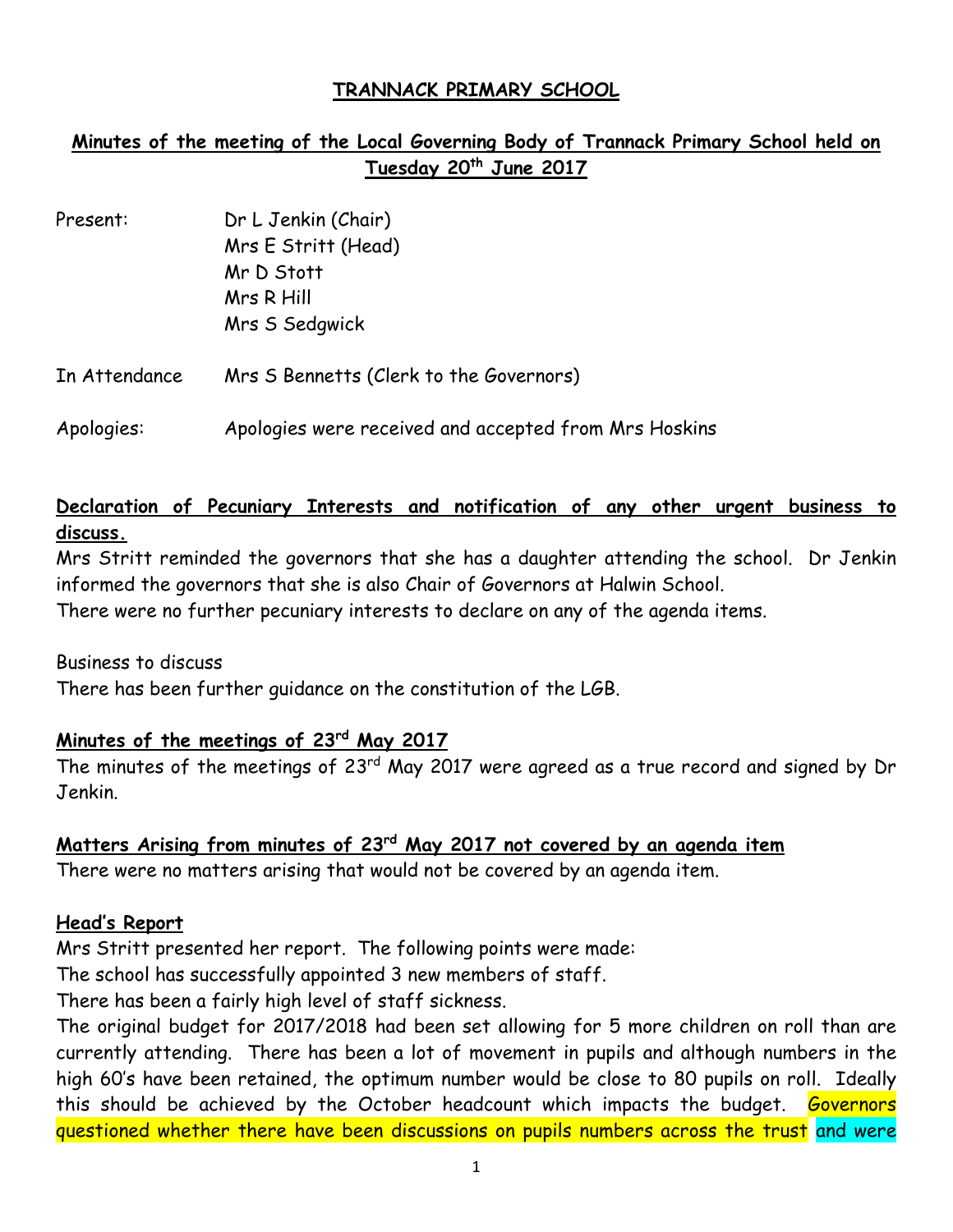informed that there has not been. New housing is planned but it is not known what if any impact this will have on Trannack School. Governors further questioned the cut off date for the headcount and were informed that it is on the chosen census date in October. Governors questioned whether the school has been informed of the numbers joining Reception in September and were informed that 10 children will be joining the school with 8 Year 6 children leaving at the end of term. These numbers have been taken into account. The second round of allocations has already taken place.

Trannack School has slightly above the national average of pupils with SEN and Pupil Premium, with a number of these receiving one to one support. Governors questioned whether funding was received for this and were informed that for children who have been awarded an Education and Health Care Plan, the school is funded for support in excess of 16 hours. Due to the SEN funding formula, the school may get some of this money refunded. Governors questioned whether as a small school, Trannack will receive additional funding and were informed that this is not the case.

The latest data was circulated. Figures indicate the percentage of pupils working at or above, working above and achieving average progress for children from Year 1 to Year 6 in reading, writing and mathematics. Figures also indicate the percentage for boys, girls, Pupil Premium, non Pupil Premium, SEN, non SEN, service and non service children. Data shows that maths is improving across the school. The Year 6 Teacher Assessment data was presented to governors which shows that outcomes for reading writing and maths are above the 2016 national percentage. The combined figures for RWM are also above the national figure. Writing moderation shows that the school assessments are secure. A good number of children are working above in all year groups for reading – there is an error in the Year 1 figures which will be amended. Data shows the gap between Pupil Premium and non Pupil Premium children is narrow. Data shows a dip in writing from Year 4 down, particularly for the boys which mirrors the national picture. Staff know who these children are and discussion takes place during staff meetings to address the situation. Governors discussed the impact on the percentage when there is a small cohort and suggested an additional column indicating the number of children in each cohort. They were informed that the Headteacher's report also includes this information. Governors questioned how this data would be received at an Ofsted inspection and were informed that the school has evidence of what is being put in place to improve attainment.

A Pupil Premium Review and two SIP visits have taken place. Actions have been addressed as identified in the Headteacher's Report.

The School Development Plan dated 06/06/2017 was circulated to governors.

Maths mastery will continue and ICT has been rolled over from the previous year. Governors questioned whether this was partly due to the issue with ICT equipment and were informed that the equipment is old and in need of replacement but capital funding could be used for this. Mr Tregenza has been asked to complete an audit, prepare a list of what is needed and the cost of replacements. It is likely that there will be a move to a cloud based system for all trust schools and this will considered when investigating new equipment.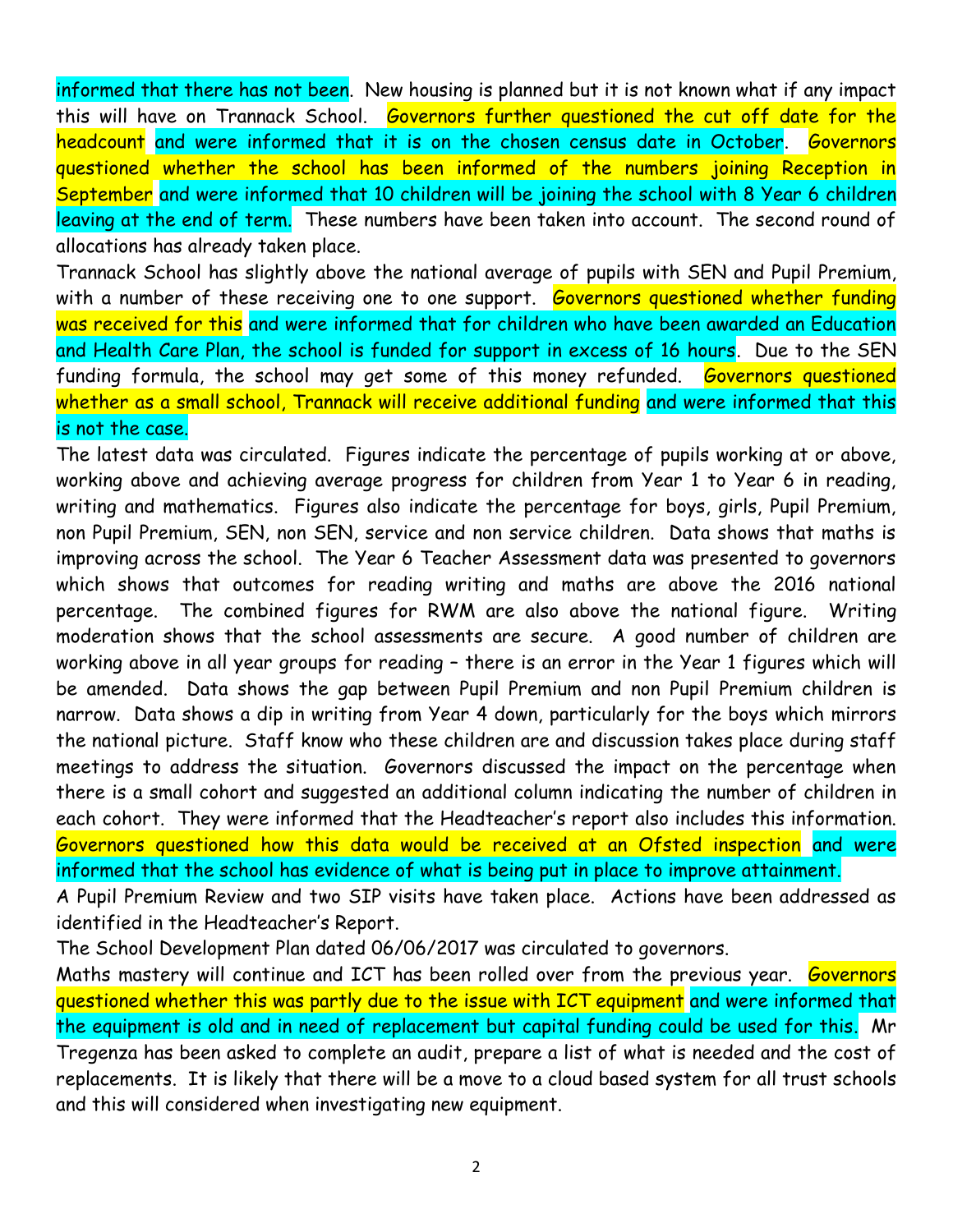Mrs Stritt informed the governors that Dave Ellis has been appointed as the trust's estates manager. It is hoped this appointment will save money as it has already been highlighted that schools are being overcharged for some services. Governors questioned the overcharge and were informed that it is thought the compliance checks could be carried out at a lower cost.

Mrs Stritt circulated copies of the trust calendar indicating among other events, the dates of the LGB meetings, Hub Council meetings and Head's Group meetings.

### **Hub Council Governor Feedback**

A meeting of the Hub Representatives will take place at Helston Community College on 6<sup>th</sup> July at 6pm.

A meeting of LGBs will take place at Parc Eglos School on 18<sup>th</sup> July at 6pm.

There was no further feedback.

### **AOB**

The school will be admitting a partially sighted child and needs to ensure that steps etc are painted to make them more visible.

The S175 has been submitted. There are a few actions which mostly involve training. Mrs Bryant has received copies of all the S175s and actions from across the trust, and has compiled a document to support completion in the future.

Clarification will be sought re PREVENT training. Governors questioned when this last took place and were informed that both staff and governors received training 2 years ago. The school needs access to appropriate material for teaching awareness of extremism and radicalisation to the children which is currently approached during assembly. Governors questioned whether the trust organises PREVENT training and were informed that it would be useful if this was available.

Mrs Preece and Mr Stott will take the roles of community governors.

#### **Correspondence**

A prospective new governor will be invited to attend the next meeting.

## **Confidential Matters**

There were no confidential matters to discuss.

## **Date of Next Meeting**

The following meetings were agreed: